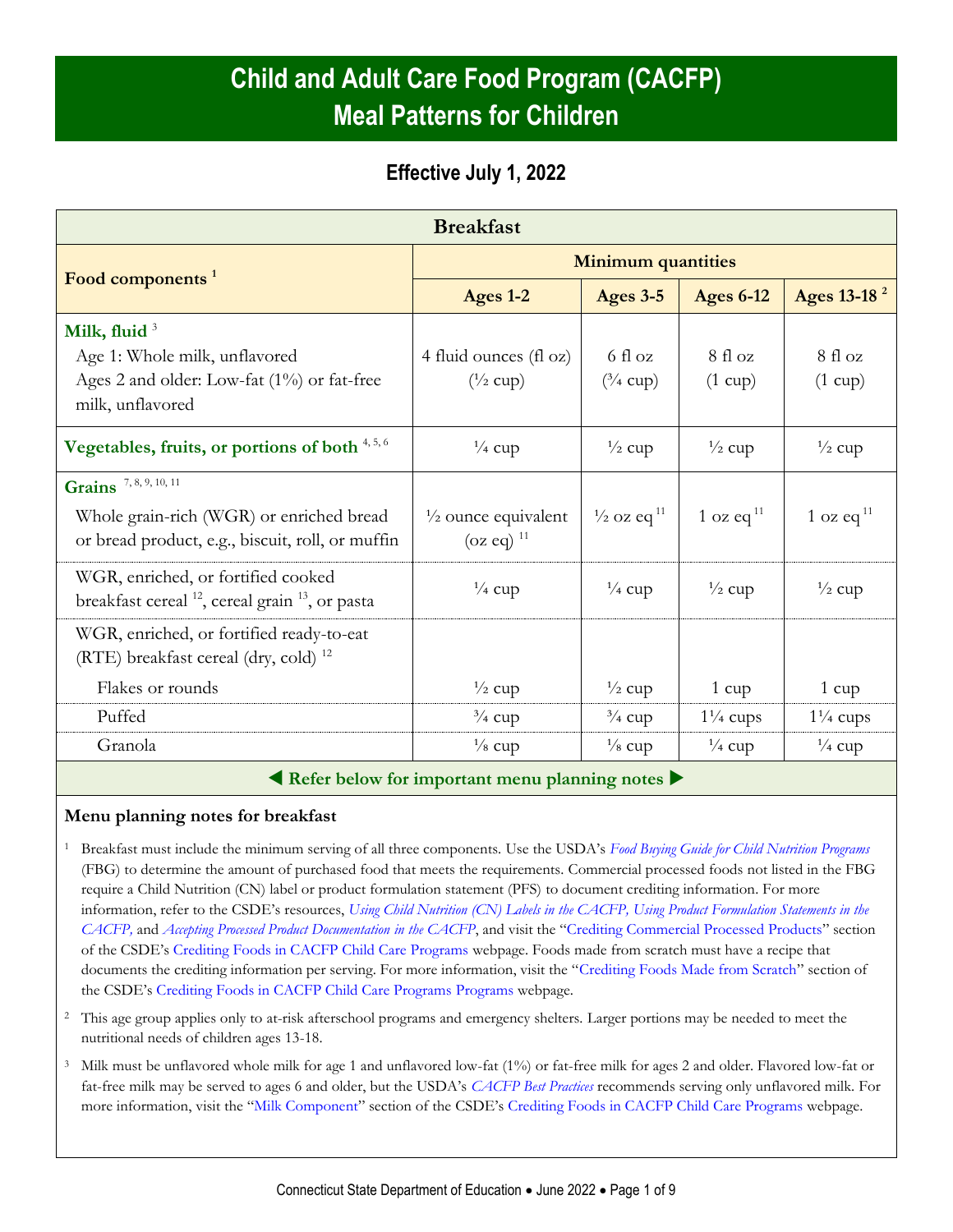### **Breakfast**

#### **Menu planning notes for breakfast**, *continued*

- <sup>4</sup> The vegetables component includes fresh vegetables, frozen vegetables, canned vegetables, rehydrated dried vegetables, and pasteurized 100 percent full-strength vegetable juice. Vegetables credit based on volume (cups), except raw leafy greens such as lettuce and spinach credit as half the volume served, e.g., 1 cup of lettuce credits as ½ cup of the vegetables component. A serving of cooked vegetables must be drained. Dried vegetables (such as potato flakes and dried soup mix) credit based on their rehydrated volume and require a PFS. The USDA's *[CACFP Best Practices](https://fns-prod.azureedge.us/sites/default/files/cacfp/CACFP_factBP.pdf)* recommends that child care menus include at least one serving per week of each vegetable subgroup (dark green, red/orange, beans and peas (legumes), starchy, and other). For more information, refer to the CSDE's resource, *[Vegetable Subgroups in the CACFP](https://portal.ct.gov/-/media/SDE/Nutrition/CACFP/Crediting/Vegetable_Subgroups_CACFP.pdf)*, and visit the "[Vegetables Component](https://portal.ct.gov/SDE/Nutrition/Crediting-Foods-in-CACFP-Child-Care-Programs/Documents#Vegetables)" section of the CSDE's [Crediting Foods in CACFP Child Care Programs](https://portal.ct.gov/SDE/Nutrition/Crediting-Foods-in-CACFP-Child-Care-Programs/Documents) webpage.
- Pasteurized full-strength juice credits as either the vegetables component or fruits component at only one meal or snack per day. Juice includes fruit and vegetable juice, frozen pops made from 100 percent juice, pureed fruits and vegetables in smoothies, and juice from canned fruit in 100 percent juice. For more information, refer to the CSDE's resources, *[Crediting Juice in the CACFP](https://portal.ct.gov/-/media/SDE/Nutrition/CACFP/Crediting/Credit_Juice_CACFP.pdf)* and *[Crediting Smoothies in the CACFP.](https://portal.ct.gov/-/media/SDE/Nutrition/CACFP/Crediting/Credit_Smoothies_CACFP.pdf)* The USDA's *[CACFP Best Practices](https://fns-prod.azureedge.us/sites/default/files/cacfp/CACFP_factBP.pdf)* recommends serving whole fruits (fresh, frozen, canned, and dried) more often than juice.
- <sup>6</sup> The fruits component includes fresh fruit; frozen fruit; dried fruit; canned fruit in juice, water, or light syrup; and pasteurized 100 percent full-strength fruit juice. The creditable serving of canned fruit in 100 percent juice may include the juice but cannot include water or syrup. Fruits credit based on volume (cups), except dried fruits credit as twice the volume served, e.g., 1/4 cup of raisins credits as ½ cup of the fruits component. For more information, visit the "[Fruits Component](https://portal.ct.gov/SDE/Nutrition/Crediting-Foods-in-CACFP-Child-Care-Programs/Documents#Fruits)" section of the CSDE's [Crediting](https://portal.ct.gov/SDE/Nutrition/Crediting-Foods-in-CACFP-Child-Care-Programs/Documents)  [Foods in CACFP Child Care Programs](https://portal.ct.gov/SDE/Nutrition/Crediting-Foods-in-CACFP-Child-Care-Programs/Documents) webpage.
- <sup>7</sup> Grain products and recipes must be made with creditable grains (whole grains, enriched grains, bran, and germ). For information on identifying creditable grains, refer to the CSDE's resources, *[How to Identify Creditable Grains in the CACFP,](https://portal.ct.gov/-/media/SDE/Nutrition/CACFP/Crediting/Identify_Creditable_Grains_CACFP.pdf) [Crediting Whole Grains in the](https://portal.ct.gov/-/media/SDE/Nutrition/CACFP/Crediting/Credit_Whole_Grains_CACFP.pdf)  [CACFP](https://portal.ct.gov/-/media/SDE/Nutrition/CACFP/Crediting/Credit_Whole_Grains_CACFP.pdf)*, and *[Crediting Enriched Grains in the CACFP,](https://portal.ct.gov/-/media/SDE/Nutrition/CACFP/Crediting/Credit_Enriched_Grains_CACFP.pdf)* and visit the "[Grains Component](https://portal.ct.gov/SDE/Nutrition/Crediting-Foods-in-CACFP-Child-Care-Programs/Documents#Grains)" section of the CSDE's [Crediting Foods in](https://portal.ct.gov/SDE/Nutrition/Crediting-Foods-in-CACFP-Child-Care-Programs/Documents)  [CACFP Child Care Programs](https://portal.ct.gov/SDE/Nutrition/Crediting-Foods-in-CACFP-Child-Care-Programs/Documents) webpage.
- <sup>8</sup> At least one serving of grains per day must be WGR. The USDA's *[CACFP Best Practices](https://fns-prod.azureedge.us/sites/default/files/cacfp/CACFP_factBP.pdf)* recommends at least two servings of WGR grains per day. WGR foods for the CACFP contain at least 50 percent whole grains and the remaining grain ingredients are enriched, bran, or germ. For more information, refer to the CSDE's resource, *[Meeting the Whole Grain-rich Requirement for the CACFP,](https://portal.ct.gov/-/media/SDE/Nutrition/CACFP/Crediting/WGR_Requirement_CACFP.pdf)* and visit the "[Whole Grain-rich Requirement](https://portal.ct.gov/SDE/Nutrition/Crediting-Foods-in-CACFP-Child-Care-Programs/Documents#WGR)" section of the CSDE's [Crediting Foods in CACFP Child Care Programs](https://portal.ct.gov/SDE/Nutrition/Crediting-Foods-in-CACFP-Child-Care-Programs/Documents) webpage.
- <sup>9</sup> Grain-based desserts cannot credit. Examples include cookies, piecrusts in sweet pies, doughnuts, cereal bars, granola bars, sweet rolls, pastries, toaster pastries, cake, and brownies. Sweet crackers such as graham crackers and animal crackers are not grain-based desserts. However, the CSDE recommends limiting sweet crackers to no more than twice per week between all meals and snacks. For more information, visit the USDA's webpage, [Grain-based Desserts in the CACFP.](https://www.fns.usda.gov/tn/grain-based-desserts-cacfp)
- <sup>10</sup> Meat/meat alternates may substitute for the entire grains component at breakfast up to three times per week. A 1-ounce serving of the meat/meat alternates component substitutes for 1 ounce equivalent of the grains component. For more information, visit the USDA's webpage, [Serving Meat and Meat Alternates at Breakfast,](https://www.fns.usda.gov/tn/serving-meats-and-meat-alternates-breakfast) and the "[Meat/Meat Alternates Component](https://portal.ct.gov/SDE/Nutrition/Crediting-Foods-in-CACFP-Child-Care-Programs/Documents#MMA)" section of the CSDE's [Crediting Foods in CACFP Child Care Programs](https://portal.ct.gov/SDE/Nutrition/Crediting-Foods-in-CACFP-Child-Care-Programs) webpage.
- <sup>11</sup> Grain products and recipes must meet the required weights (groups A-E) or volumes (groups H-I) in *[Grain Ounce Equivalents for the](https://portal.ct.gov/-/media/SDE/Nutrition/CACFP/Crediting/Grain_Oz_Eq_CACFP.pdf)  [CACFP](https://portal.ct.gov/-/media/SDE/Nutrition/CACFP/Crediting/Grain_Oz_Eq_CACFP.pdf)* or provide the minimum creditable grains per serving. For more information, refer to the CSDE's resource, *[Calculation](https://portal.ct.gov/-/media/SDE/Nutrition/CACFP/Crediting/Grain_Calculation_CACFP_oz_eq.pdf)  [Methods for Grains Ounce Equivalents for the CACFP,](https://portal.ct.gov/-/media/SDE/Nutrition/CACFP/Crediting/Grain_Calculation_CACFP_oz_eq.pdf)* and visit the "[Ounce Equivalents](https://portal.ct.gov/SDE/Nutrition/Crediting-Foods-in-CACFP-Child-Care-Programs/Documents#OunceEquivalents)" section of the CSDE's [Crediting Foods in](https://portal.ct.gov/SDE/Nutrition/Crediting-Foods-in-CACFP-Child-Care-Programs/Documents)  [CACFP Child Care Programs](https://portal.ct.gov/SDE/Nutrition/Crediting-Foods-in-CACFP-Child-Care-Programs/Documents) webpage.
- <sup>12</sup> Breakfast cereals cannot contain more than 6 grams of sugars per dry ounce (no more than 21.2 grams of sucrose and other sugars per 100 grams of dry cereal). For more information, refer to the CSDE's resource*[, Crediting Breakfast Cereals in the CACFP](https://portal.ct.gov/-/media/SDE/Nutrition/CACFP/Crediting/Credit_Cereals_CACFP.pdf)*.
- <sup>13</sup> Examples of cereal grains include amaranth, barley, buckwheat, cornmeal, corn grits, kasha, millet, oats, quinoa, wheat berries, and rolled wheat.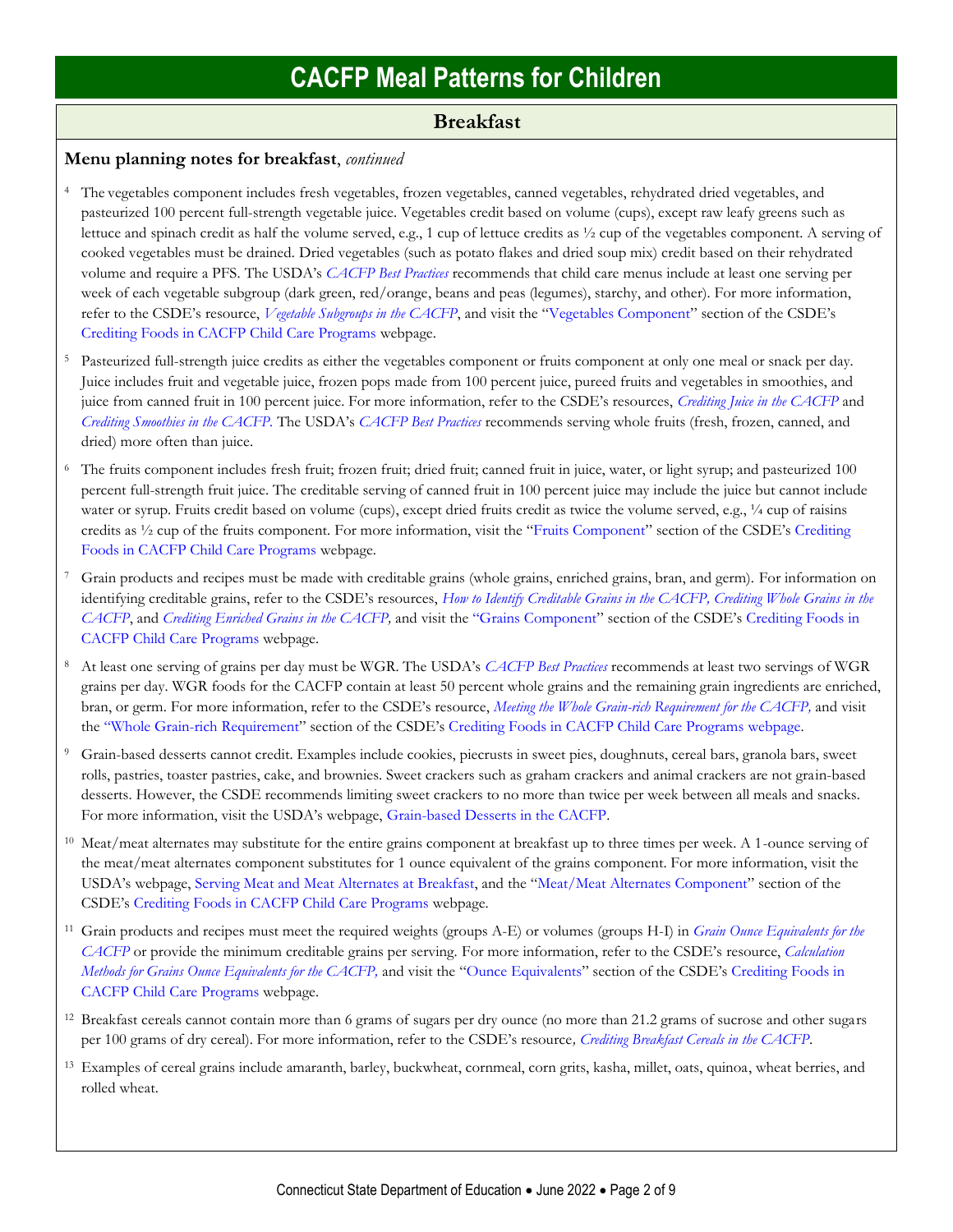| <b>Lunch and Supper</b>                                                                                                     |                                    |                                   |                            |                              |  |  |
|-----------------------------------------------------------------------------------------------------------------------------|------------------------------------|-----------------------------------|----------------------------|------------------------------|--|--|
| Food components <sup>1</sup>                                                                                                | <b>Minimum quantities</b>          |                                   |                            |                              |  |  |
|                                                                                                                             | Ages 1-2                           | <b>Ages 3-5</b>                   | <b>Ages 6-12</b>           | Ages 13-18 <sup>2</sup>      |  |  |
| Milk, fluid <sup>3</sup><br>Age 1: Whole milk, unflavored<br>Ages 2 and older: Low-fat (1%) or fat-free<br>milk, unflavored | 4f1oz<br>$(^{1}/_{2}$ cup)         | 6 fl oz<br>$(^3/4$ cup)           | 8f1oz<br>$(1 \text{ cup})$ | 8 fl oz<br>$(1 \text{ cup})$ |  |  |
| Meat/meat alternates <sup>4</sup>                                                                                           |                                    |                                   |                            |                              |  |  |
| Lean meat, poultry, or fish                                                                                                 | 1 ounce                            | $1\frac{1}{2}$ ounces             | 2 ounces                   | 2 ounces                     |  |  |
| Surimi <sup>5</sup>                                                                                                         | 3 ounces                           | 4.4 ounces                        | 6 ounces                   | 6 ounces                     |  |  |
| Tofu, soy products, tempeh, or<br>alternate protein products (APPs) <sup>6</sup>                                            | 1 ounce                            | $1\frac{1}{2}$ ounces             | 2 ounces                   | 2 ounces                     |  |  |
| Cheese                                                                                                                      | 1 ounce                            | $1\frac{1}{2}$ ounces             | 2 ounces                   | 2 ounces                     |  |  |
| Cottage cheese                                                                                                              | $\frac{1}{4}$ cup                  | $\frac{3}{8}$ cup                 | $\frac{1}{2}$ cup          | $\frac{1}{2}$ cup            |  |  |
| Egg, large                                                                                                                  | $\frac{1}{2}$                      | $^{3}/_{4}$                       | 1                          | 1                            |  |  |
| Cooked dry beans or peas <sup>7</sup>                                                                                       | $\frac{1}{4}$ cup                  | $\frac{3}{8}$ cup                 | $\frac{1}{2}$ cup          | $\frac{1}{2}$ cup            |  |  |
| Peanut butter, soy nut butter, or<br>other nut or seed butters                                                              | 2 tablespoons                      | 3 tablespoons                     | 4 tablespoons              | 4 tablespoons                |  |  |
| Peanuts, soy nuts, tree nuts, or seeds <sup>8</sup>                                                                         | $\frac{1}{2}$ ounce =<br>50%       | $\frac{3}{4}$ ounce =<br>50%      | 1 ounce $=$<br>50%         | 1 ounce $=$<br>50%           |  |  |
| Yogurt or soy yogurt, plain or flavored,<br>unsweetened or sweetened <sup>9</sup>                                           | 4 ounces or<br>$\frac{1}{2}$ cup   | 6 ounces or<br>$\frac{3}{4}$ cup  | 8 ounces or<br>1 cup       | 8 ounces or<br>1 cup         |  |  |
| Vegetables $^{10, 11}$                                                                                                      | $\frac{1}{8}$ cup                  | $\frac{1}{4}$ cup                 | $\frac{1}{2}$ cup          | $\frac{1}{2}$ cup            |  |  |
| <b>Fruits</b> 11, 12, 13                                                                                                    | $\frac{1}{8}$ cup                  | $\frac{1}{4}$ cup                 | $\frac{1}{4}$ cup          | $\frac{1}{4}$ cup            |  |  |
| Grains <sup>14, 15, 16, 17</sup>                                                                                            |                                    |                                   |                            |                              |  |  |
| Whole grain-rich (WGR) or enriched bread<br>or bread product, e.g., biscuit, roll, or muffin                                | $\frac{1}{2}$ oz eq $\frac{17}{2}$ | $\frac{1}{2}$ oz eq <sup>17</sup> | 1 oz eq $17$               | 1 oz eq $^{17}$              |  |  |
| WGR, enriched, or fortified cooked<br>breakfast cereal $^{18}$ , cereal grain $^{19}$ , or pasta                            | $\frac{1}{4}$ cup                  | $\frac{1}{4}$ cup                 | $\frac{1}{2}$ cup          | $\frac{1}{2}$ cup            |  |  |
| WGR, enriched, or fortified ready-to-eat<br>(RTE) breakfast cereal (dry, cold) $^{18}$                                      |                                    |                                   |                            |                              |  |  |
| Flakes or rounds                                                                                                            | $\frac{1}{2}$ cup                  | $\frac{1}{2}$ cup                 | $1 \text{ cup}$            | $1 \text{ cup}$              |  |  |
| Puffed                                                                                                                      | $\frac{3}{4}$ cup                  | $\frac{3}{4}$ cup                 | $1\frac{1}{4}$ cups        | $1\frac{1}{4}$ cups          |  |  |
| Granola                                                                                                                     | $\frac{1}{8}$ cup                  | $\frac{1}{8}$ cup                 | $\frac{1}{4}$ cup          | $\frac{1}{4}$ cup            |  |  |
| Refer to next page for important menu planning notes                                                                        |                                    |                                   |                            |                              |  |  |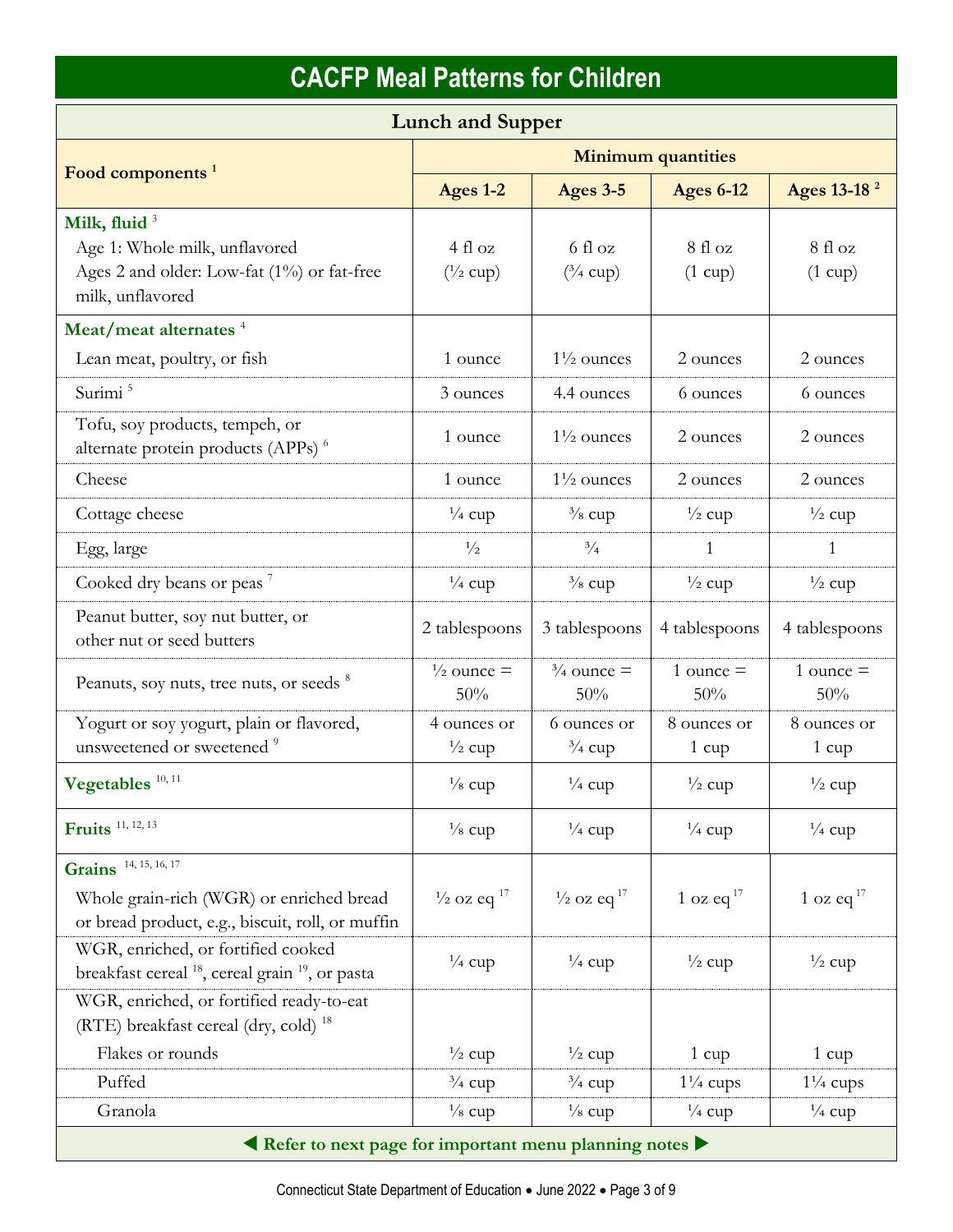## **Lunch and Supper**

### **Menu planning notes for lunch and supper**

- <sup>1</sup> Lunch and supper must include the minimum serving of all five components. Use the USDA's *[Food Buying Guide for Child Nutrition](https://www.fns.usda.gov/tn/food-buying-guide-for-child-nutrition-programs)  [Programs](https://www.fns.usda.gov/tn/food-buying-guide-for-child-nutrition-programs)* (FBG) to determine the amount of purchased food that meets the requirements. Commercial processed foods not listed in the FBG require a CN label or PFS to document crediting information. For more information, refer to the CSDE's resources, *[Using](https://portal.ct.gov/-/media/SDE/Nutrition/CACFP/Crediting/Using_CN_labels_CACFP.pdf)  [Child Nutrition \(CN\) Labels in the CACFP,](https://portal.ct.gov/-/media/SDE/Nutrition/CACFP/Crediting/Using_CN_labels_CACFP.pdf) [Using Product Formulation Statements in the CACFP,](https://portal.ct.gov/-/media/SDE/Nutrition/CACFP/Crediting/Using_Product_Formulation_Statements_CACFP.pdf)* and *[Accepting Processed Product](https://portal.ct.gov/-/media/SDE/Nutrition/CACFP/Crediting/Accepting_Processed_Product_Documentation_CACFP.pdf)  [Documentation in the CACFP](https://portal.ct.gov/-/media/SDE/Nutrition/CACFP/Crediting/Accepting_Processed_Product_Documentation_CACFP.pdf)*, and visit the "[Crediting Commercial Processed Products](https://portal.ct.gov/SDE/Nutrition/Crediting-Foods-in-CACFP-Child-Care-Programs/Documents#CommercialProducts)" section of the CSDE's [Crediting Foods in](https://portal.ct.gov/SDE/Nutrition/Crediting-Foods-in-CACFP-Child-Care-Programs/Documents)  [CACFP Child Care Programs](https://portal.ct.gov/SDE/Nutrition/Crediting-Foods-in-CACFP-Child-Care-Programs/Documents) webpage. Foods made from scratch must have a recipe that documents the crediting information per serving. For more information, visit the "[Crediting Foods Made from Scratch](https://portal.ct.gov/SDE/Nutrition/Crediting-Foods-in-CACFP-Child-Care-Programs/Documents#ScratchFoods)" section of the CSDE's [Crediting Foods in CACFP](https://portal.ct.gov/SDE/Nutrition/Crediting-Foods-in-CACFP-Child-Care-Programs/Documents)  [Child Care Programs](https://portal.ct.gov/SDE/Nutrition/Crediting-Foods-in-CACFP-Child-Care-Programs/Documents) Programs webpage.
- <sup>2</sup> This age group applies only to at-risk afterschool programs and emergency shelters. Larger portions may be needed to meet the nutritional needs of children ages 13-18.
- <sup>3</sup> Milk must be unflavored whole milk for age 1 and unflavored low-fat (1%) or fat-free milk for ages 2 and older. Flavored low-fat or fat-free milk may be served to ages 6 and older, but the USDA's *[CACFP Best Practices](https://fns-prod.azureedge.us/sites/default/files/cacfp/CACFP_factBP.pdf)* recommends serving only unflavored milk. For more information, visit the "[Milk Component](https://portal.ct.gov/SDE/Nutrition/Crediting-Foods-in-CACFP-Child-Care-Programs/Documents#Milk)" section of the CSDE's [Crediting Foods in CACFP Child Care Programs](https://portal.ct.gov/SDE/Nutrition/Crediting-Foods-in-CACFP-Child-Care-Programs/Documents) webpage.
- The meat/meat alternates component must be served in a main dish, or a main dish and one other food item. A serving is the edible portion of cooked lean meat, poultry, or fish, e.g., cooked lean meat without bone, breading, binders, fillers, or other ingredients. Commercial processed products require a CN label or PFS to credit. For more information, refer to the CSDE's resources, *[Crediting Commercial Meat/Meat Alternates in the CACFP](http://portal.ct.gov/-/media/SDE/Nutrition/CACFP/Crediting/Credit_Commercial_MMA_CACFP.pdf)* and *[Crediting Deli Meats in the CACFP](https://portal.ct.gov/-/media/SDE/Nutrition/CACFP/Crediting/Credit_Deli_CACFP.pdf)*, and visit the "[Meat/Meat](https://portal.ct.gov/SDE/Nutrition/Crediting-Foods-in-CACFP-Child-Care-Programs/Documents#MMA)  [Alternates Component](https://portal.ct.gov/SDE/Nutrition/Crediting-Foods-in-CACFP-Child-Care-Programs/Documents#MMA)" section of the CSDE's [Crediting Foods in CACFP Child Care Programs](https://portal.ct.gov/SDE/Nutrition/Crediting-Foods-in-CACFP-Child-Care-Programs) webpage. The USDA's *[CACFP](https://fns-prod.azureedge.us/sites/default/files/cacfp/CACFP_factBP.pdf)  [Best Practices](https://fns-prod.azureedge.us/sites/default/files/cacfp/CACFP_factBP.pdf)* recommends serving only lean meats, nuts, and legumes; limiting processed meats to one serving per week; and serving only low-fat or reduced-fat natural cheese..
- <sup>5</sup> Surimi seafood is a pasteurized, ready-to-eat, restructured seafood product usually made from pollock (fish). A CN label or manufacturer's PFS is required to credit surimi differently.
- <sup>6</sup> APPs must meet the requirements in [appendix A](https://www.ecfr.gov/cgi-bin/text-idx?SID=4c211a738d6109939c6054a6286ac109&mc=true&node=pt7.4.226&rgn=div5#ap7.4.226_127.a) of the CACFP regulations (7 CFR 226). Tofu must contain at least 5 grams of protein in 2.2 ounces (weight) or ¼ cup (volume). For more information, refer to the CSDE's resources, *[Requirements for Alternate](https://portal.ct.gov/-/media/SDE/Nutrition/CACFP/Crediting/APP_Requirements_CACFP.pdf)  [Protein Products in the CACFP](https://portal.ct.gov/-/media/SDE/Nutrition/CACFP/Crediting/APP_Requirements_CACFP.pdf)* and *[Crediting Tofu and Tofu Products in the CACFP](https://portal.ct.gov/-/media/SDE/Nutrition/CACFP/Crediting/Credit_Tofu_CACFP.pdf)*. A 1-ounce serving of tempeh credits as 1 ounce of the meat/meat alternates component if the product's ingredients include only soybeans (or other legumes), water, tempeh culture, and for some varieties, vinegar, seasonings, and herbs. Tempeh products that contain other ingredients require a CN label or PFS to document crediting information.
- Legumes (cooked dry beans and peas) credit as either the meat/meat alternates component or the vegetables component, but not both in the same meal. For more information, refer to the CSDE's resource, *[Crediting Legumes in the CACFP.](https://portal.ct.gov/-/media/SDE/Nutrition/CACFP/Crediting/Credit_Legumes_CACFP.pdf)*
- <sup>8</sup> Creditable nuts and seeds include almonds, Brazil nuts, cashews, filberts, macadamia nuts, peanuts, pecans, walnuts, pine nuts, pistachios, and soy nuts. Nuts and seeds cannot credit for more than half of the meat/meat alternates component at lunch/supper. They must be combined with another meat/meat alternate to meet the total requirement. **Note:** Children younger than 4 are at the highest risk of choking. The USDA recommends that any nuts or seeds served to young children are in a prepared food and are ground or finely chopped. For more information, refer to the CSDE's resource, *[Crediting Nuts and Seeds in the CACFP](https://portal.ct.gov/-/media/SDE/Nutrition/CACFP/Crediting/Credit_Nuts_Seeds_CACFP.pdf)*.
- <sup>9</sup> Yogurt and soy yogurt cannot contain more than 23 grams of total sugars per 6 ounces (no more than 3.83 grams per ounce). For more information, refer to the CSDE's resource, *[Crediting Yogurt in the CACFP.](https://portal.ct.gov/-/media/SDE/Nutrition/CACFP/Crediting/Credit_Yogurt_CACFP.pdf)*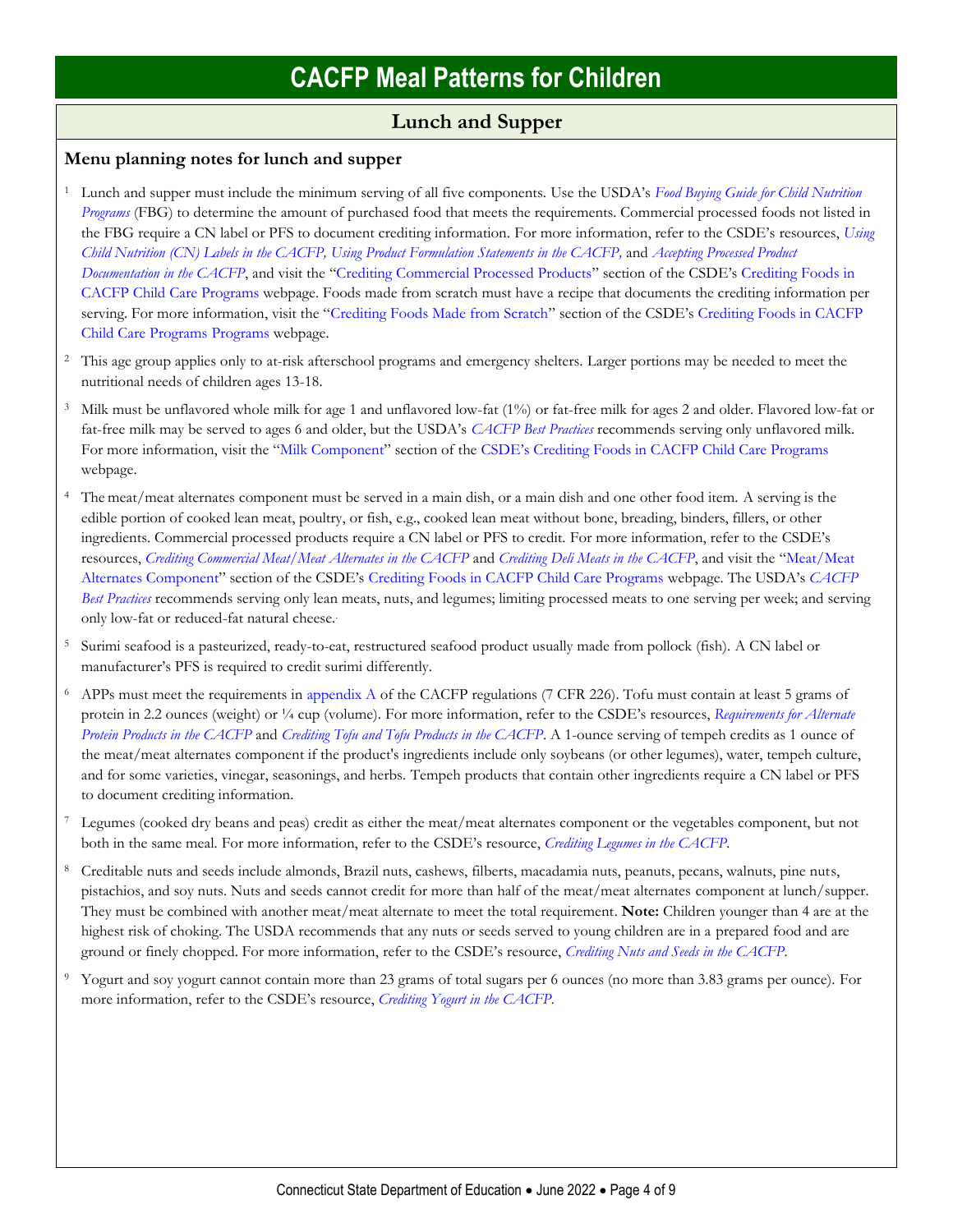### **Lunch and Supper**

### **Menu planning notes for lunch and supper**, *continued*

- <sup>10</sup> The vegetables component includes fresh vegetables, frozen vegetables, canned vegetables, rehydrated dried vegetables, and pasteurized 100 percent full-strength vegetable juice. Vegetables credit based on volume (cups), except raw leafy greens such as lettuce and spinach credit as half the volume served, e.g., 1 cup of lettuce credits as ½ cup of the vegetables component. A serving of cooked vegetables must be drained. Dried vegetables (such as potato flakes and dried soup mix) credit based on their rehydrated volume and require a PFS. The USDA's *[CACFP Best Practices](https://fns-prod.azureedge.us/sites/default/files/cacfp/CACFP_factBP.pdf)* recommends that child care menus include at least one serving per week of each vegetable subgroup (dark green, red/orange, beans and peas (legumes), starchy, and other). For more information, refer to the CSDE's resource, *[Vegetable Subgroups in the CACFP](https://portal.ct.gov/-/media/SDE/Nutrition/CACFP/Crediting/Vegetable_Subgroups_CACFP.pdf)*, and visit the "[Vegetables Component](https://portal.ct.gov/SDE/Nutrition/Crediting-Foods-in-CACFP-Child-Care-Programs/Documents#Vegetables)" section of the CSDE's [Crediting Foods in CACFP Child Care Programs](https://portal.ct.gov/SDE/Nutrition/Crediting-Foods-in-CACFP-Child-Care-Programs/Documents) webpage.
- <sup>11</sup> Pasteurized full-strength juice credits as either the vegetables component or fruits component at only one meal or snack per day. Juice includes fruit and vegetable juice, frozen pops made from 100 percent juice, pureed fruits and vegetables in smoothies, and juice from canned fruit in 100 percent juice. For more information, refer to the CSDE's resources, *[Crediting Juice in the CACFP](https://portal.ct.gov/-/media/SDE/Nutrition/CACFP/Crediting/Credit_Juice_CACFP.pdf)* and *[Crediting Smoothies in the CACFP.](https://portal.ct.gov/-/media/SDE/Nutrition/CACFP/Crediting/Credit_Smoothies_CACFP.pdf)* The USDA's *[CACFP Best Practices](https://fns-prod.azureedge.us/sites/default/files/cacfp/CACFP_factBP.pdf)* recommends serving whole fruits (fresh, frozen, canned, and dried) more often than juice.
- <sup>12</sup> Vegetables may substitute for the entire fruits component at lunch and supper. If lunch or supper includes two servings of vegetables, they must be different kinds.
- <sup>13</sup> The fruits component includes fresh fruit; frozen fruit; dried fruit; canned fruit in juice, water, or light syrup; and pasteurized 100 percent full-strength fruit juice. The creditable serving of canned fruit in 100 percent juice may include the juice but cannot include water or syrup. Fruits credit based on volume (cups), except dried fruits credit as twice the volume served, e.g., 1/4 cup of raisins credits as ½ cup of the fruits component. For more information, visit the "[Fruits Component](https://portal.ct.gov/SDE/Nutrition/Crediting-Foods-in-CACFP-Child-Care-Programs/Documents#Fruits)" section of the CSDE's [Crediting](https://portal.ct.gov/SDE/Nutrition/Crediting-Foods-in-CACFP-Child-Care-Programs/Documents)  [Foods in CACFP Child Care Programs](https://portal.ct.gov/SDE/Nutrition/Crediting-Foods-in-CACFP-Child-Care-Programs/Documents) webpage.
- <sup>14</sup> Grain products and recipes must be made with creditable grains (whole grains, enriched grains, bran, and germ). For information on identifying creditable grains, refer to the CSDE's resources, *[How to Identify Creditable Grains in the CACFP,](https://portal.ct.gov/-/media/SDE/Nutrition/CACFP/Crediting/Identify_Creditable_Grains_CACFP.pdf) [Crediting Whole Grains in](https://portal.ct.gov/-/media/SDE/Nutrition/CACFP/Crediting/Credit_Whole_Grains_CACFP.pdf)  [the CACFP](https://portal.ct.gov/-/media/SDE/Nutrition/CACFP/Crediting/Credit_Whole_Grains_CACFP.pdf)*, and *[Crediting Enriched Grains in the CACFP,](https://portal.ct.gov/-/media/SDE/Nutrition/CACFP/Crediting/Credit_Enriched_Grains_CACFP.pdf)* and visit the "[Grains Component](https://portal.ct.gov/SDE/Nutrition/Crediting-Foods-in-CACFP-Child-Care-Programs/Documents#Grains)" section of the CSDE's [Crediting Foods](https://portal.ct.gov/SDE/Nutrition/Crediting-Foods-in-CACFP-Child-Care-Programs/Documents)  [in CACFP Child Care Programs](https://portal.ct.gov/SDE/Nutrition/Crediting-Foods-in-CACFP-Child-Care-Programs/Documents) webpage.
- <sup>15</sup> At least one serving of grains per day must be WGR. The USDA's *[CACFP Best Practices](https://fns-prod.azureedge.us/sites/default/files/cacfp/CACFP_factBP.pdf)* recommends at least two servings of WGR grains per day. WGR foods for the CACFP contain at least 50 percent whole grains and the remaining grain ingredients are enriched, bran, or germ. For more information, refer to the CSDE's resource, *[Meeting the Whole Grain-rich Requirement for the CACFP,](https://portal.ct.gov/-/media/SDE/Nutrition/CACFP/Crediting/WGR_Requirement_CACFP.pdf)* and visit the "[Whole Grain-rich Requirement](https://portal.ct.gov/SDE/Nutrition/Crediting-Foods-in-CACFP-Child-Care-Programs/Documents#WGR)" section of the CSDE's [Crediting Foods in CACFP Child Care Programs](https://portal.ct.gov/SDE/Nutrition/Crediting-Foods-in-CACFP-Child-Care-Programs/Documents) webpage.
- <sup>16</sup> Grain-based desserts cannot credit. Examples include cookies, piecrusts in sweet pies, doughnuts, cereal bars, granola bars, sweet rolls, pastries, toaster pastries, cake, and brownies. Sweet crackers such as graham crackers and animal crackers are not grain-based desserts. However, the CSDE recommends limiting sweet crackers to no more than twice per week between all meals and snacks. For more information, visit the USDA's webpage, [Grain-based Desserts in the CACFP.](https://www.fns.usda.gov/tn/grain-based-desserts-cacfp)
- <sup>17</sup> Grain products and recipes must meet the required weights (groups A-E) or volumes (groups H-I) in *[Grain Ounce Equivalents for the](https://portal.ct.gov/-/media/SDE/Nutrition/CACFP/Crediting/Grain_Oz_Eq_CACFP.pdf)  [CACFP,](https://portal.ct.gov/-/media/SDE/Nutrition/CACFP/Crediting/Grain_Oz_Eq_CACFP.pdf)* or provide the minimum creditable grains per serving. For more information, refer to the CSDE's resource, *[Calculation](https://portal.ct.gov/-/media/SDE/Nutrition/CACFP/Crediting/Grain_Calculation_CACFP_oz_eq.pdf)  [Methods for Grains Ounce Equivalents for the CACFP,](https://portal.ct.gov/-/media/SDE/Nutrition/CACFP/Crediting/Grain_Calculation_CACFP_oz_eq.pdf)* and visit the "[Ounce Equivalents](https://portal.ct.gov/SDE/Nutrition/Crediting-Foods-in-CACFP-Child-Care-Programs/Documents#OunceEquivalents)" section of the CSDE's [Crediting Foods in](https://portal.ct.gov/SDE/Nutrition/Crediting-Foods-in-CACFP-Child-Care-Programs/Documents)  [CACFP Child Care Programs](https://portal.ct.gov/SDE/Nutrition/Crediting-Foods-in-CACFP-Child-Care-Programs/Documents) webpage.
- <sup>18</sup> Breakfast cereals cannot contain more than 6 grams of sugars per dry ounce (no more than 21.2 grams of sucrose and other sugars per 100 grams of dry cereal). For more information, refer to the CSDE's resource, *[Crediting Breakfast Cereals in the CACFP](https://portal.ct.gov/-/media/SDE/Nutrition/CACFP/Crediting/Credit_Cereals_CACFP.pdf)*.
- <sup>19</sup> Examples of cereal grains include amaranth, barley, buckwheat, cornmeal, corn grits, kasha, millet, oats, quinoa, wheat berries, and rolled wheat.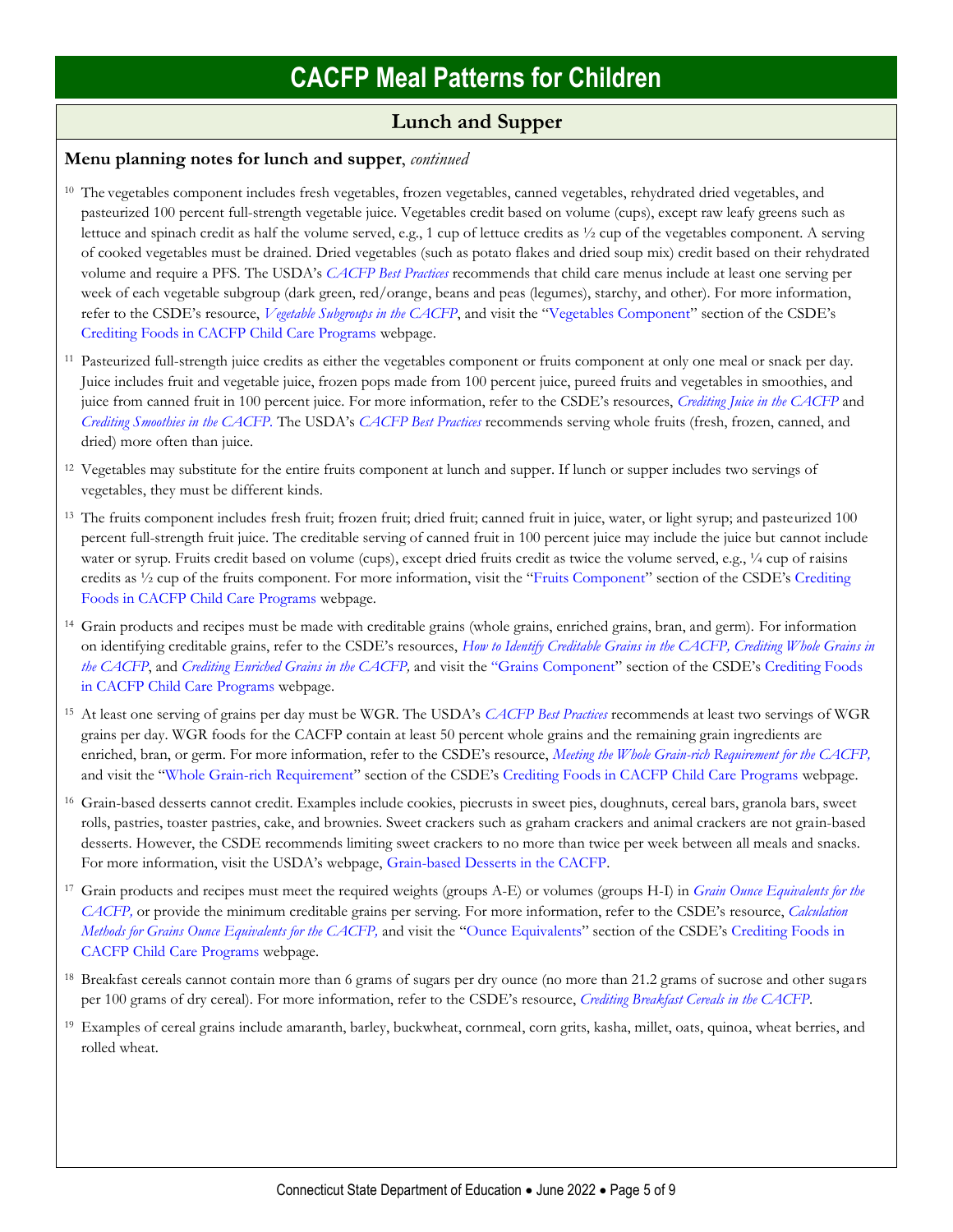| Snack                                                                                                                 |                                    |                                   |                                  |                                  |  |  |
|-----------------------------------------------------------------------------------------------------------------------|------------------------------------|-----------------------------------|----------------------------------|----------------------------------|--|--|
| Serve any two of the five components                                                                                  | <b>Minimum quantities</b>          |                                   |                                  |                                  |  |  |
| (two different components) <sup>1</sup>                                                                               | Ages 1-2                           | <b>Ages 3-5</b>                   | <b>Ages 6-12</b>                 | Ages 13-18 <sup>2</sup>          |  |  |
| Milk, fluid $3$<br>Age 1: Whole milk, unflavored<br>Ages 2 and older: Low-fat (1%) or fat-free<br>milk, unflavored    | 4 fl oz<br>$(^{1}/_{2}$ cup)       | 4f1oz<br>$(^{1}/_{2}$ cup)        | 8 fl oz<br>$(1 \text{ cup})$     | 8 fl oz<br>$(1 \text{ cup})$     |  |  |
| Meat/meat alternates                                                                                                  |                                    |                                   |                                  |                                  |  |  |
| Lean meat, poultry, or fish <sup>4</sup>                                                                              | $\frac{1}{2}$ ounce                | $\frac{1}{2}$ ounce               | 1 ounce                          | 1 ounce                          |  |  |
| Surimi <sup>5</sup>                                                                                                   | 2 ounces                           | 2 ounces                          | 3 ounces                         | 3 ounces                         |  |  |
| Tofu, soy products, tempeh, or alternate<br>protein products (APPs) <sup>6</sup>                                      | $\frac{1}{2}$ ounce                | $\frac{1}{2}$ ounce               | 1 ounce                          | 1 ounce                          |  |  |
| Cheese                                                                                                                | $\frac{1}{2}$ ounce                | $\frac{1}{2}$ ounce               | 1 ounce                          | 1 ounce                          |  |  |
| Cottage cheese                                                                                                        | $\frac{1}{8}$ cup                  | $\frac{1}{8}$ cup                 | $\frac{1}{4}$ cup                | $\frac{1}{4}$ cup                |  |  |
| Egg, large                                                                                                            | $\frac{1}{2}$                      | $\frac{1}{2}$                     | $\frac{1}{2}$                    | $\frac{1}{2}$                    |  |  |
| Cooked dry beans or peas <sup>7</sup>                                                                                 | $\frac{1}{8}$ cup                  | $\frac{1}{8}$ cup                 | $\frac{1}{4}$ cup                | $\frac{1}{4}$ cup                |  |  |
| Peanut butter, soy nut butter, or<br>other nut or seed butters                                                        | 1 tablespoon                       | 1 tablespoon                      | 2 tablespoons                    | 2 tablespoons                    |  |  |
| Peanuts, soy nuts, tree nuts, or seeds 8                                                                              | $\frac{1}{2}$ ounce                | $\frac{1}{2}$ ounce               | 1 ounce                          | 1 ounce                          |  |  |
| Yogurt or soy yogurt, plain or flavored,<br>unsweetened or sweetened <sup>9</sup>                                     | 2 ounces or<br>$\frac{1}{4}$ cup   | 2 ounces or<br>$\frac{1}{4}$ cup  | 4 ounces or<br>$\frac{1}{2}$ cup | 4 ounces or<br>$\frac{1}{2}$ cup |  |  |
| Vegetables <sup>10, 11</sup>                                                                                          | $\frac{1}{2}$ cup                  | $\frac{1}{2}$ cup                 | $\frac{3}{4}$ cup                | $\frac{3}{4}$ cup                |  |  |
| Fruits $11, 12$                                                                                                       | $\frac{1}{2}$ cup                  | $\frac{1}{2}$ cup                 | $\frac{3}{4}$ cup                | $\frac{3}{4}$ cup                |  |  |
| Grains 13, 14, 15, 16<br>Whole grain-rich (WGR) or enriched bread<br>or bread product, e.g., biscuit, roll, or muffin | $\frac{1}{2}$ oz eq $\frac{16}{2}$ | $\frac{1}{2}$ oz eq <sup>16</sup> | 1 oz eq $^{16}$                  | 1 oz eq $^{16}$                  |  |  |
| WGR, enriched, or fortified cooked<br>breakfast cereal <sup>17</sup> , cereal grain <sup>18</sup> , or pasta          | $\frac{1}{4}$ cup                  | $\frac{1}{4}$ cup                 | $\frac{1}{2}$ cup                | $\frac{1}{2}$ cup                |  |  |
| WGR, enriched, or fortified ready-to-eat<br>(RTE) breakfast cereal (dry, cold) <sup>17</sup>                          |                                    |                                   |                                  |                                  |  |  |
| Flakes or rounds                                                                                                      | $\frac{1}{2}$ cup                  | $\frac{1}{2}$ cup                 | $1 \text{ cup}$                  | $1 \text{ cup}$                  |  |  |
| Puffed                                                                                                                | $\frac{3}{4}$ cup                  | $\frac{3}{4}$ cup                 | $1\frac{1}{4}$ cups              | $1\frac{1}{4}$ cups              |  |  |
| Granola                                                                                                               | $\frac{1}{8}$ cup                  | $\frac{1}{8}$ cup                 | $\frac{1}{4}$ cup                | $\frac{1}{4}$ cup                |  |  |
| Refer to next page for important menu planning notes                                                                  |                                    |                                   |                                  |                                  |  |  |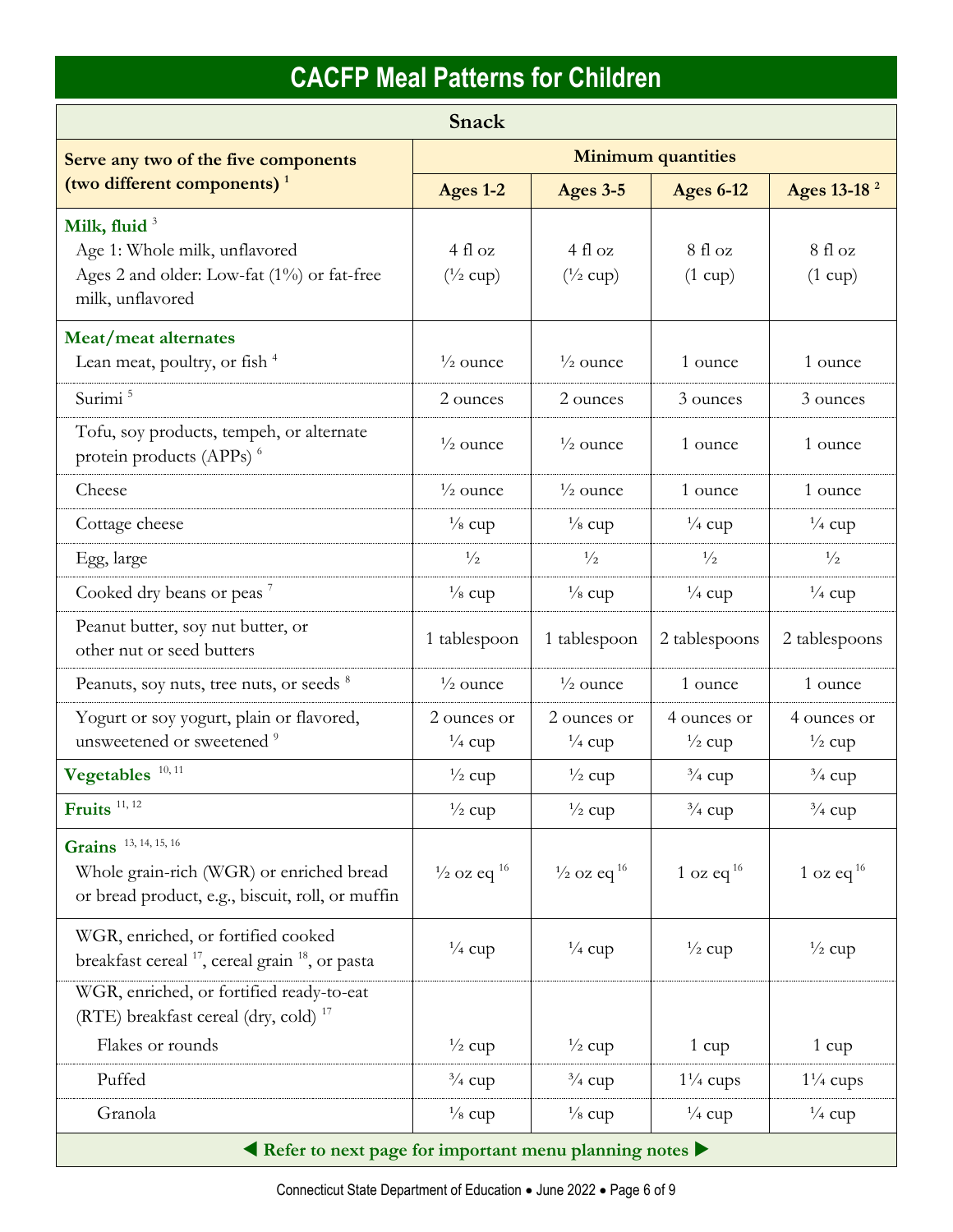### **Snack**

#### **Menu planning notes for snack**

- <sup>1</sup> Snack must include the minimum serving of two of the five components. Only one of the two components may be a creditable beverage, such as milk or juice. The USDA's *[CACFP Best Practices](https://fns-prod.azureedge.us/sites/default/files/cacfp/CACFP_factBP.pdf)* recommends serving a vegetable or fruit for at least one of the two required snack components. Use the USDA's *[Food Buying Guide for Child Nutrition Programs](https://www.fns.usda.gov/tn/food-buying-guide-for-child-nutrition-programs)* (FBG) to determine the amount of purchased food that meets the requirements. Commercial processed foods not listed in the FBG require a CN label or PFS to document crediting information. For more information, refer to the CSDE's resources, *[Using Child Nutrition \(CN\) Labels in the](https://portal.ct.gov/-/media/SDE/Nutrition/CACFP/Crediting/Using_CN_labels_CACFP.pdf)  [CACFP,](https://portal.ct.gov/-/media/SDE/Nutrition/CACFP/Crediting/Using_CN_labels_CACFP.pdf) [Using Product Formulation Statements in the CACFP,](https://portal.ct.gov/-/media/SDE/Nutrition/CACFP/Crediting/Using_Product_Formulation_Statements_CACFP.pdf)* and *[Accepting Processed Product Documentation in the CACFP](https://portal.ct.gov/-/media/SDE/Nutrition/CACFP/Crediting/Accepting_Processed_Product_Documentation_CACFP.pdf)*, and visit the "[Crediting Commercial Processed Products](https://portal.ct.gov/SDE/Nutrition/Crediting-Foods-in-CACFP-Child-Care-Programs/Documents#CommercialProducts)" section of the CSDE's [Crediting Foods in CACFP Child Care Programs](https://portal.ct.gov/SDE/Nutrition/Crediting-Foods-in-CACFP-Child-Care-Programs/Documents) webpage. Foods made from scratch must have a recipe that documents the crediting information per serving. For more information, visit the "[Crediting Foods Made from Scratch](https://portal.ct.gov/SDE/Nutrition/Crediting-Foods-in-CACFP-Child-Care-Programs/Documents#ScratchFoods)" section of the CSDE's [Crediting Foods in CACFP Child Care Programs](https://portal.ct.gov/SDE/Nutrition/Crediting-Foods-in-CACFP-Child-Care-Programs/Documents) Programs webpage.
- <sup>2</sup> This age group applies only to at-risk afterschool programs and emergency shelters. Larger portions may be needed to meet the nutritional needs of children ages 13-18.
- <sup>3</sup> Milk must be unflavored whole milk for age 1 and unflavored low-fat (1%) or fat-free milk for ages 2 and older. Flavored low-fat or fat-free milk may be served to ages 6 and older, but the USDA's *[CACFP Best Practices](https://fns-prod.azureedge.us/sites/default/files/cacfp/CACFP_factBP.pdf)* recommends serving only unflavored milk. For more information, visit the "[Milk Component](https://portal.ct.gov/SDE/Nutrition/Crediting-Foods-in-CACFP-Child-Care-Programs/Documents#Milk)" section of the CSDE's [Crediting Foods in CACFP Child Care Programs](https://portal.ct.gov/SDE/Nutrition/Crediting-Foods-in-CACFP-Child-Care-Programs/Documents) webpage.
- <sup>4</sup> A serving of the meat/meat alternates component is the edible portion of cooked lean meat, poultry, or fish, e.g., cooked lean meat without bone, breading, binders, fillers, or other ingredients. Commercial processed products require a CN label or PFS to credit. For more information, refer to the CSDE's resources, *[Crediting Commercial Meat/Meat Alternates in the CACFP](http://portal.ct.gov/-/media/SDE/Nutrition/CACFP/Crediting/Credit_Commercial_MMA_CACFP.pdf)* and *[Crediting Deli Meats](https://portal.ct.gov/-/media/SDE/Nutrition/CACFP/Crediting/Credit_Deli_CACFP.pdf)  [in the CACFP](https://portal.ct.gov/-/media/SDE/Nutrition/CACFP/Crediting/Credit_Deli_CACFP.pdf)*, and visit the "[Meat/Meat Alternates Component](https://portal.ct.gov/SDE/Nutrition/Crediting-Foods-in-CACFP-Child-Care-Programs/Documents#MMA)" section of the CSDE's Crediting Foods in CACFP Child Care [Programs](https://portal.ct.gov/SDE/Nutrition/Crediting-Foods-in-CACFP-Child-Care-Programs) webpage. The USDA's *[CACFP Best Practices](https://fns-prod.azureedge.us/sites/default/files/cacfp/CACFP_factBP.pdf)* recommends serving only lean meats, nuts, and legumes; limiting processed meats to one serving per week; and serving only low-fat or reduced-fat natural cheese..
- <sup>5</sup> Surimi seafood is a pasteurized, ready-to-eat, restructured seafood product usually made from pollock (fish). A CN label or manufacturer's PFS is required to credit surimi differently.
- <sup>6</sup> APPs must meet the requirements in [appendix A](https://www.ecfr.gov/cgi-bin/text-idx?SID=4c211a738d6109939c6054a6286ac109&mc=true&node=pt7.4.226&rgn=div5#ap7.4.226_127.a) of the CACFP regulations (7 CFR 226). Tofu must contain at least 5 grams of protein in 2.2 ounces (weight) or ¼ cup (volume). For more information, refer to the CSDE's resources, *[Requirements for Alternate](https://portal.ct.gov/-/media/SDE/Nutrition/CACFP/Crediting/APP_Requirements_CACFP.pdf)  [Protein Products in the CACFP](https://portal.ct.gov/-/media/SDE/Nutrition/CACFP/Crediting/APP_Requirements_CACFP.pdf)* and *[Crediting Tofu and Tofu Products in the CACFP](https://portal.ct.gov/-/media/SDE/Nutrition/CACFP/Crediting/Credit_Tofu_CACFP.pdf)*. A 1-ounce serving of tempeh credits as 1 ounce of the meat/meat alternates component if the product's ingredients include only soybeans (or other legumes), water, tempeh culture, and for some varieties, vinegar, seasonings, and herbs. Tempeh products that contain other ingredients require a CN label or PFS to document crediting information.
- Legumes (cooked dry beans and peas) credit as either the meat/meat alternates component or the vegetables component, but not both in the same meal. For more information, refer to the CSDE's resource, *[Crediting Legumes in the CACFP.](https://portal.ct.gov/-/media/SDE/Nutrition/CACFP/Crediting/Credit_Legumes_CACFP.pdf)*
- <sup>8</sup> Creditable nuts and seeds include almonds, Brazil nuts, cashews, filberts, macadamia nuts, peanuts, pecans, walnuts, pine nuts, pistachios, and soy nuts. **Note:** Children younger than 4 are at the highest risk of choking. The USDA recommends that any nuts or seeds served to young children are in a prepared food and are ground or finely chopped. For more information, refer to the CSDE's resource, *[Crediting Nuts and Seeds in the CACFP.](https://portal.ct.gov/-/media/SDE/Nutrition/CACFP/Crediting/Credit_Nuts_Seeds_CACFP.pdf)*
- <sup>9</sup> Yogurt and soy yogurt cannot contain more than 23 grams of total sugars per 6 ounces (no more than 3.83 grams per ounce). For more information, refer to the CSDE's resource, *[Crediting Yogurt in the CACFP.](https://portal.ct.gov/-/media/SDE/Nutrition/CACFP/Crediting/Credit_Yogurt_CACFP.pdf)*
- <sup>10</sup> The vegetables component includes fresh vegetables, frozen vegetables, canned vegetables, rehydrated dried vegetables, and pasteurized 100 percent full-strength vegetable juice. Vegetables credit based on volume (cups), except raw leafy greens such as lettuce and spinach credit as half the volume served, e.g., 1 cup of lettuce credits as ½ cup of the vegetables component. A serving of cooked vegetables must be drained. Dried vegetables (such as potato flakes and dried soup mix) credit based on their rehydrated volume and require a PFS. The USDA's *[CACFP Best Practices](https://fns-prod.azureedge.us/sites/default/files/cacfp/CACFP_factBP.pdf)* recommends that child care menus include at least one serving per week of each vegetable subgroup (dark green, red/orange, beans and peas (legumes), starchy, and other). For more information, refer to the CSDE's resource, *[Vegetable Subgroups in the CACFP](https://portal.ct.gov/-/media/SDE/Nutrition/CACFP/Crediting/Vegetable_Subgroups_CACFP.pdf)*, and visit the "[Vegetables Component](https://portal.ct.gov/SDE/Nutrition/Crediting-Foods-in-CACFP-Child-Care-Programs/Documents#Vegetables)" section of the CSDE's [Crediting Foods in CACFP Child Care Programs](https://portal.ct.gov/SDE/Nutrition/Crediting-Foods-in-CACFP-Child-Care-Programs/Documents) webpage.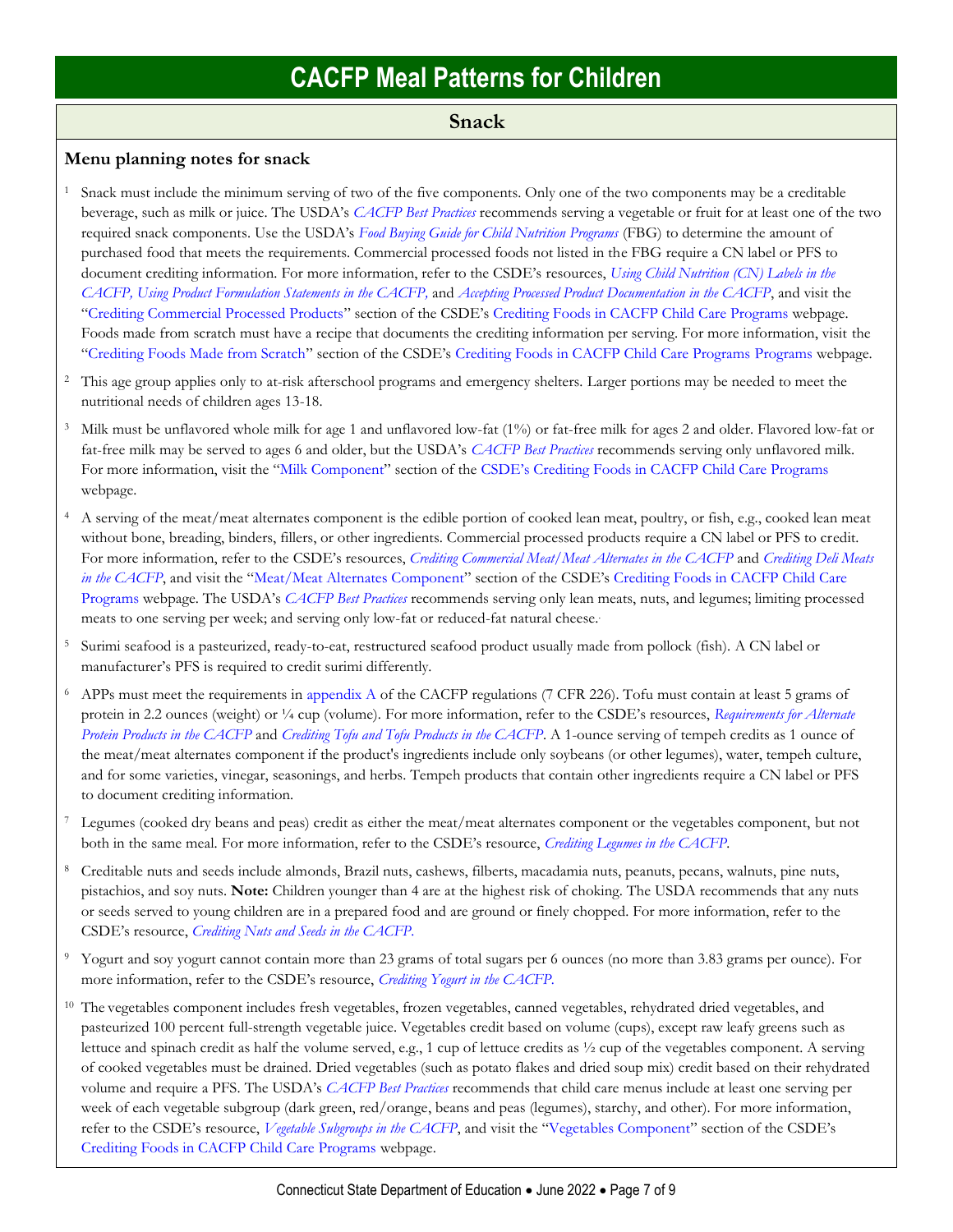### **Snack**

#### **Menu planning notes for snack***, continued*

- <sup>11</sup> Pasteurized full-strength juice credits as either the vegetables component or fruits component at only one meal or snack per day. Juice includes fruit and vegetable juice, frozen pops made from 100 percent juice, pureed fruits and vegetables in smoothies, and juice from canned fruit in 100 percent juice. For more information, refer to the CSDE's resources, *[Crediting Juice in the CACFP](https://portal.ct.gov/-/media/SDE/Nutrition/CACFP/Crediting/Credit_Juice_CACFP.pdf)* and *[Crediting Smoothies in the CACFP.](https://portal.ct.gov/-/media/SDE/Nutrition/CACFP/Crediting/Credit_Smoothies_CACFP.pdf)* The USDA's *[CACFP Best Practices](https://fns-prod.azureedge.us/sites/default/files/cacfp/CACFP_factBP.pdf)* recommends serving whole fruits (fresh, frozen, canned, and dried) more often than juice.
- <sup>12</sup> The fruits component includes fresh fruit; frozen fruit; dried fruit; canned fruit in juice, water, or light syrup; and pasteurized 100 percent full-strength fruit juice. The creditable serving of canned fruit in 100 percent juice may include the juice but cannot include water or syrup. Fruits credit based on volume (cups), except dried fruits credit as twice the volume served, e.g., 1/4 cup of raisins credits as ½ cup of the fruits component. For more information, visit the "[Fruits Component](https://portal.ct.gov/SDE/Nutrition/Crediting-Foods-in-CACFP-Child-Care-Programs/Documents#Fruits)" section of the CSDE's [Crediting](https://portal.ct.gov/SDE/Nutrition/Crediting-Foods-in-CACFP-Child-Care-Programs/Documents)  [Foods in CACFP Child Care Programs](https://portal.ct.gov/SDE/Nutrition/Crediting-Foods-in-CACFP-Child-Care-Programs/Documents) webpage.
- <sup>13</sup> Grain products and recipes must be made with creditable grains (whole grains, enriched grains, bran, and germ). For information on identifying creditable grains, refer to the CSDE's resources, *[How to Identify Creditable Grains in the CACFP,](https://portal.ct.gov/-/media/SDE/Nutrition/CACFP/Crediting/Identify_Creditable_Grains_CACFP.pdf) [Crediting Whole Grains in](https://portal.ct.gov/-/media/SDE/Nutrition/CACFP/Crediting/Credit_Whole_Grains_CACFP.pdf)  [the CACFP](https://portal.ct.gov/-/media/SDE/Nutrition/CACFP/Crediting/Credit_Whole_Grains_CACFP.pdf)*, and *[Crediting Enriched Grains in the CACFP,](https://portal.ct.gov/-/media/SDE/Nutrition/CACFP/Crediting/Credit_Enriched_Grains_CACFP.pdf)* and visit the "[Grains Component](https://portal.ct.gov/SDE/Nutrition/Crediting-Foods-in-CACFP-Child-Care-Programs/Documents#Grains)" section of the CSDE's [Crediting Foods](https://portal.ct.gov/SDE/Nutrition/Crediting-Foods-in-CACFP-Child-Care-Programs/Documents)  [in CACFP Child Care Programs](https://portal.ct.gov/SDE/Nutrition/Crediting-Foods-in-CACFP-Child-Care-Programs/Documents) webpage.
- <sup>14</sup> At least one serving of grains per day must be WGR. The USDA's *[CACFP Best Practices](https://fns-prod.azureedge.us/sites/default/files/cacfp/CACFP_factBP.pdf)* recommends at least two servings of WGR grains per day. WGR foods for the CACFP contain at least 50 percent whole grains and the remaining grain ingredients are enriched, bran, or germ. For more information, refer to the CSDE's resource, *[Meeting the Whole Grain-rich Requirement for the CACFP,](https://portal.ct.gov/-/media/SDE/Nutrition/CACFP/Crediting/WGR_Requirement_CACFP.pdf)* and visit the "[Whole Grain-rich Requirement](https://portal.ct.gov/SDE/Nutrition/Crediting-Foods-in-CACFP-Child-Care-Programs/Documents#WGR)" section of the CSDE's [Crediting Foods in CACFP Child Care Programs](https://portal.ct.gov/SDE/Nutrition/Crediting-Foods-in-CACFP-Child-Care-Programs/Documents) webpage.
- <sup>15</sup> Grain-based desserts cannot credit. Examples include cookies, piecrusts in sweet pies, doughnuts, cereal bars, granola bars, sweet rolls, pastries, toaster pastries, cake, and brownies. Sweet crackers such as graham crackers and animal crackers are not grain-based desserts. However, the CSDE recommends limiting sweet crackers to no more than twice per week between all meals and snacks. For more information, visit the USDA's webpage, [Grain-based Desserts in the CACFP.](https://www.fns.usda.gov/tn/grain-based-desserts-cacfp)
- <sup>16</sup> Grain products and recipes must meet the required weights (groups A-E) or volumes (groups H-I) in *[Grain Ounce Equivalents for the](https://portal.ct.gov/-/media/SDE/Nutrition/CACFP/Crediting/Grain_Oz_Eq_CACFP.pdf)  [CACFP,](https://portal.ct.gov/-/media/SDE/Nutrition/CACFP/Crediting/Grain_Oz_Eq_CACFP.pdf)* or provide the minimum creditable grains per serving. For more information, refer to the CSDE's resource, *[Calculation](https://portal.ct.gov/-/media/SDE/Nutrition/CACFP/Crediting/Grain_Calculation_CACFP_oz_eq.pdf)  [Methods for Grains Ounce Equivalents for the CACFP,](https://portal.ct.gov/-/media/SDE/Nutrition/CACFP/Crediting/Grain_Calculation_CACFP_oz_eq.pdf)* and visit the "[Ounce Equivalents](https://portal.ct.gov/SDE/Nutrition/Crediting-Foods-in-CACFP-Child-Care-Programs/Documents#OunceEquivalents)" section of the CSDE's [Crediting Foods in](https://portal.ct.gov/SDE/Nutrition/Crediting-Foods-in-CACFP-Child-Care-Programs/Documents)  [CACFP Child Care Programs](https://portal.ct.gov/SDE/Nutrition/Crediting-Foods-in-CACFP-Child-Care-Programs/Documents) webpage.
- <sup>17</sup> Breakfast cereals cannot contain more than 6 grams of sugars per dry ounce (no more than 21.2 grams of sucrose and other sugars per 100 grams of dry cereal). For more information, refer to the CSDE's resource, *[Crediting Breakfast Cereals in the CACFP](https://portal.ct.gov/-/media/SDE/Nutrition/CACFP/Crediting/Credit_Cereals_CACFP.pdf)*.
- <sup>18</sup> Examples of cereal grains include amaranth, barley, buckwheat, cornmeal, corn grits, kasha, millet, oats, quinoa, wheat berries, and rolled wheat.